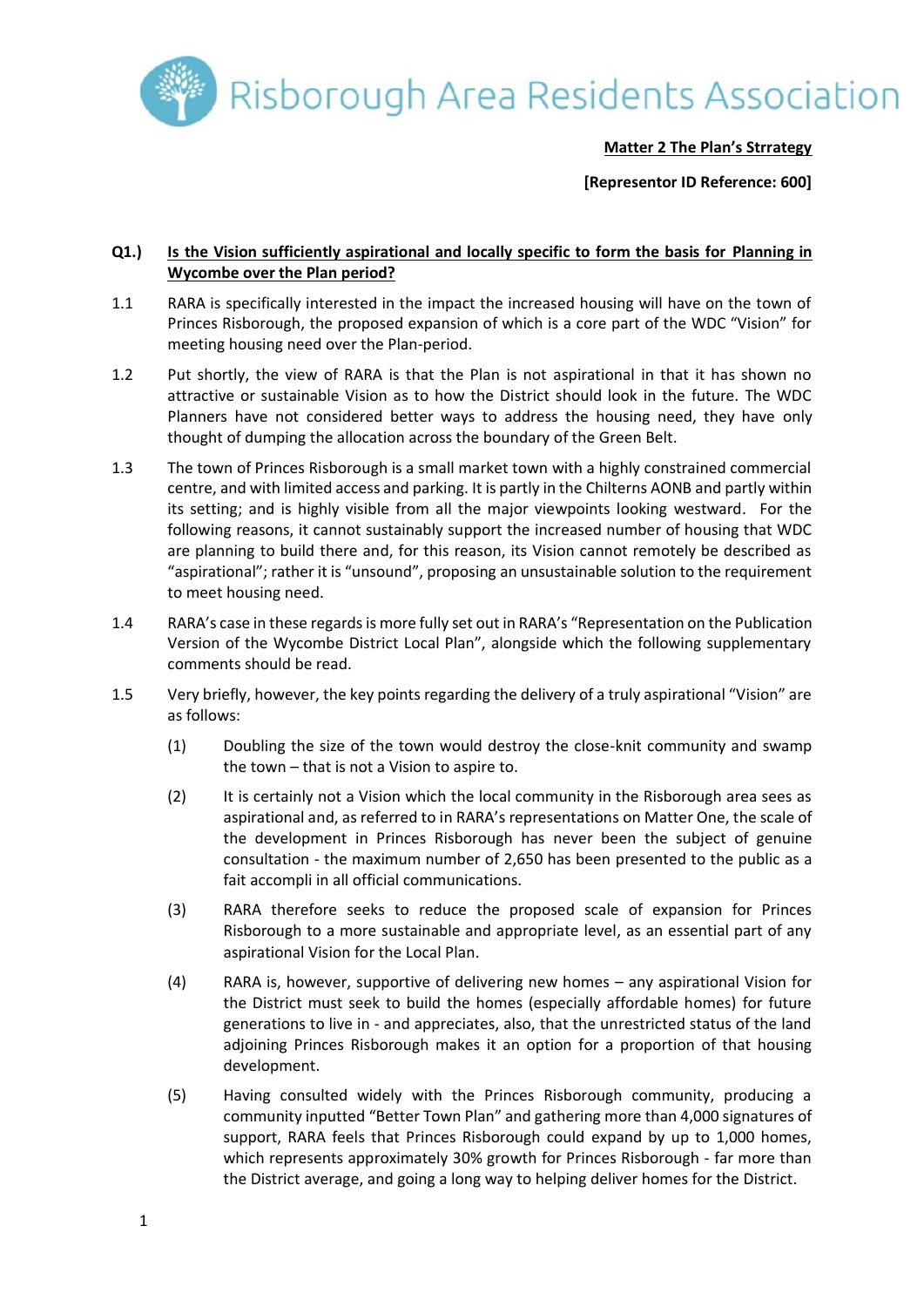

## Risborough Area Residents Association

- (7) For many that scale of development would still seem too great. However, RARA considers that, although this is still major expansion for the Princes Risborough, and that countryside beyond the Green Belt boundary would most likely have to accommodate some development, the town could sustainably support this level, alongside the required infrastructure improvements.
- (8) At this level of expansion, however, RARA considers that the expensive relief road is not an immediate requirement and affords a timely opportunity as part of the aspirational Vision in the longer term, for better consideration to be given to better long term solutions to the wider A4010 traffic issues and/or a less controversial and community supported route is resolved, noting that:
	- (a) The proposed route is extremely unpopular with the residents and was dismissed by the Steering Group as not being fit for purpose, cutting through both Green Belt and AONB designated land; and
	- (b) Both the residents of Risborough and the Steering Group supported an outer relief road, which not only would properly bypass the town but would give access to the expanded Princes Industrial Estate.

#### **Q2.) Are the Plan's objectives appropriate, positively prepared and justified and are they capable of delivering the Vision for Wycombe District set out in the Plan?**

- 2.1 For all of the above reasons (and others set out in RARA's comments on other Matters and in its "Representation on the Publication Version of the Wycombe District Local Plan", the Plan's objectives are inappropriate; negative in outcome; and unjustified.
- 2.2 In particular, and so far as the proposals for Princes Risborough are concerned, the Plan has been drawn up without any regards as to how the town of Princes Risborough should be developed as a thriving community. Rather, what is proposed is a dormitory town. This goes against the principles set out by the government in the NPPF, and also common sense.
- 2.3 For the Plan to be "appropriate, positively prepared and justified" with regards to Princes Risborough, the town, the residents and businesses should be put at the centre of any Plan of this scale. The approach should be:
	- (1) How can the quality of life for the residents be improved?
	- (2) How can the town centre facilities be enhanced?
	- (3) How can we generate more employment?
	- (4) What level of development is sustainable in a town of this size?
- 2.4 However, the WDC approach has been the opposite, little more than: "Where does the Green Belt end? OK that's where we'll dump our housing allocation."

### **Q3.) Is the Plan's Spatial Strategy (Policy CP2) consistent with the requirement of the NPPF to promote sustainable development?**

- 3.1 The planned expansion in Princes Risborough is unsustainable; it is not linked to the location of employment and has not taken into account the transport links:
	- (1) Although Risborough has good rail links, only a small numbers of travel-towork journeys are by train compared to road.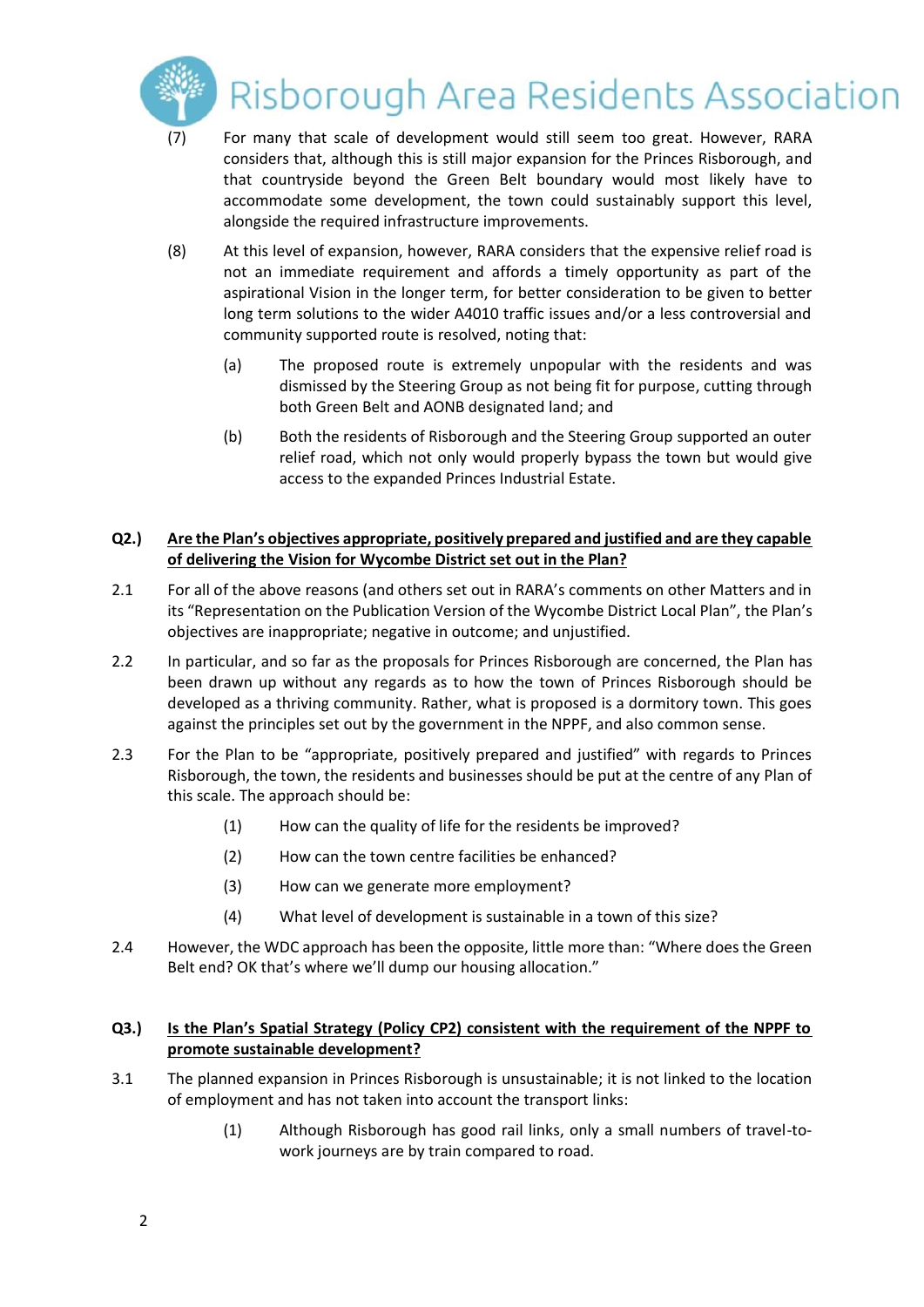

# Risborough Area Residents Association

- (2) The A4010 is already badly congested at both Wycombe and Aylesbury, and additional development in this area would only exacerbate this (noting that large developments in Thame and Chinnor will add to the road and rail congestion).
- (3) Rush hour trains to London are currently standing room only when they get to Risborough, and with the additional passengers starting their journeys at Thame/Haddenham, it will be even more congested.
- 3.2 For the Plan to be made sound, sustainable, and consistent with the NPPF, the proposed allocation at Princes Risborough hasto be reduced to 1,000 homes as set out under Q.1 above. However, RARA fully appreciates that this can only be part of the answer for a truly sound, sustainable and NPPF-compliant Plan. In particular, reducing the numbers built in Risborough to 1,000 homes would create a shortfall of approximately 1,600 houses for the District. This shortfall will have to be promptly addressed; and the Plan modified to secure a means of doing so swiftly and sustainably (noting that RARA considers there to be a number of alternative approaches that have not been fully explored, and would offer better solutions that the current Plan to dump the housing allocation in Princes Risborough).
- 3.3 The best way to address the reduced housing provision would be through a requirement for an early review of the Local Plan (as anticipated by the draft NPPF which will by then be in force), enabling the Council to consider the following options:
	- (1) Whether, under the duty to co-operate, more of its unmet needs might more sustainably be met elsewhere in the Housing Market Area. As Wycombe District is 70% constrained by Green Belt and AONB, more of the housing allocation could be passed to neighbouring Districts, currently only 3,000 out of an OAN of 13,000 have been passed to AYLESBURY VALE DISTRICT COUNCIL.
	- (2) Whether there are additional brownfield sites in and around Wycombe, Bourne End, Flackwell Heath, Stokenchurch and Marlow, which might be identified and utilised. There are a number of sites that have been already noted that could take at least 2,200 houses, and these would be closer to the centres of employment, creating more sustainable developments.
	- (3) Whether more housing can be promoted on unconstrained and/or sustainably located allocated sites (through higher densities or enlargement etc.) than currently proposed.
	- (4) Whether to make greater use of land which is sustainably located on the fringes of the urban areas for development. In particular, there is considerable scope to release low quality Green Belt land at the fringes of Wycombe and Marlow, allowing for more sustainable development than in more remote locations such as Princes Risborough. WDC have already conceded that the exceptional circumstances required to release some land from the Green Belt already exist and yet, by way of just one example, Marlow has only a planned increase of 5% over the Plan period; this is unsustainably small and indicates a requirement to review the Green Belt in this area.
	- (5) Whether to spread some of the housing proportionately throughout the District, allowing additional houses to be built in each village. This, again, would require a release of Green Belt land to which the comments above also apply: WDC have already conceded that exceptional circumstances exist.